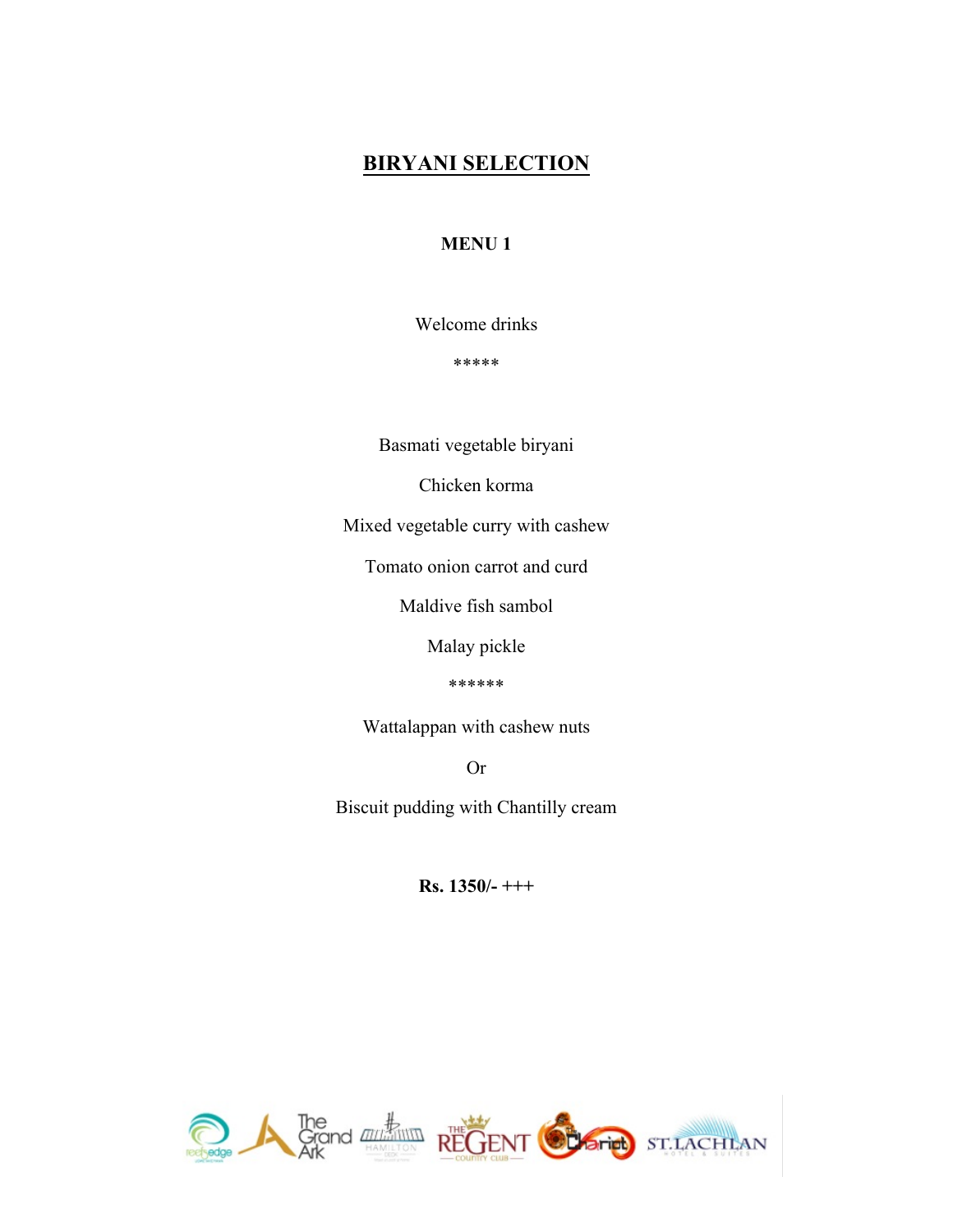#### **BIRYANI MENU 2**

Welcome drinks

\*\*\*\*\*

Basmati chicken biryani

Mutton roganjosh

Green peas, cashew and beef liver curry

Tomato, onion, carrot with curd

Maldive fish sambol

Pineapple slice

Malay pickle

\*\*\*\*\*\*

Cream caramel with cashew nuts

Or

Fruit trifle with custard sauce

**Rs. 1800/- +++**

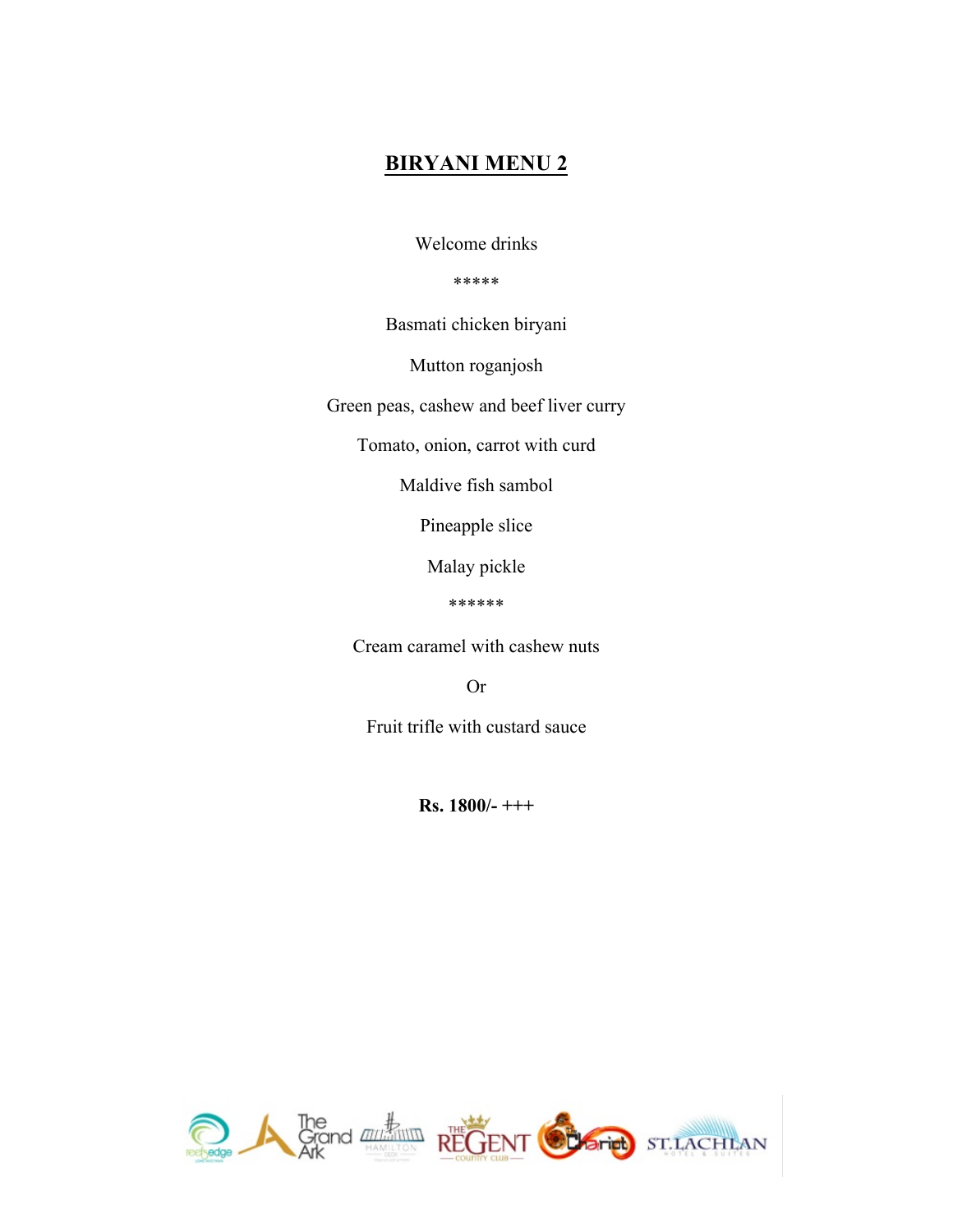#### **BIRYANI MENU 3**

Welcome drinks

\*\*\*\*\*\*

Basmati mutton biryani

Oven roasted chicken with gravy

Beef masala curry

Mixed vegetable curry with cashew nuts

Pineapple slice

Tomato, onion, carrot and curd

Maldive fish sambol

Mint chutney

\*\*\*\*

Wattalappan with cashew nuts

Or

Chocolate chip mousse with chantily cream

**Rs. 1900/- +++**